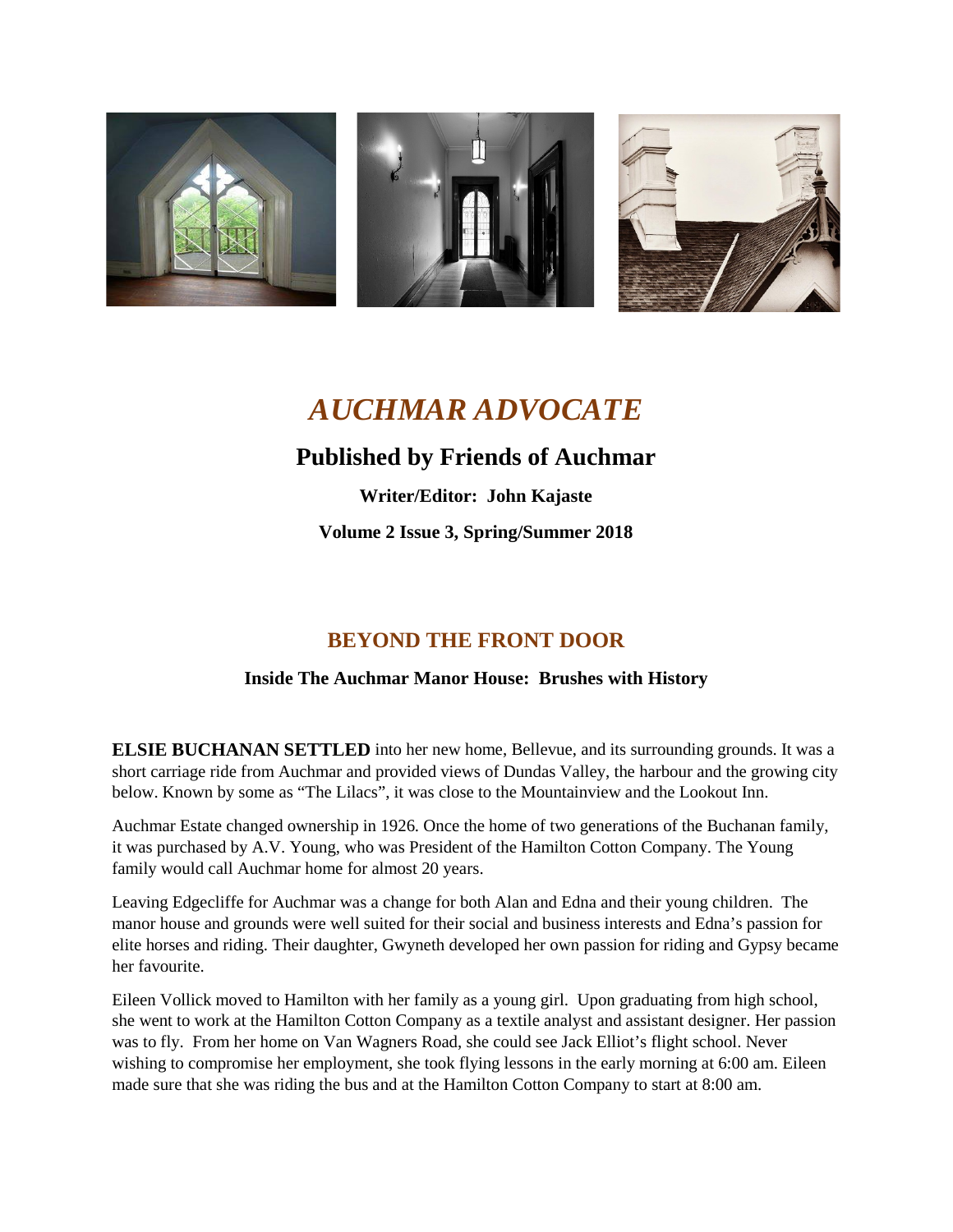Eileen Vollick passed her flight examination, received Pilots License No.77 and became a pioneer in Canadian aviation history. "When Alan V. Young, President of the Hamilton Cotton Company, gave me leave of absence to try my examination tests, the time had been well earned."

Edna Greening Young may have had cause for concern. Her brother- in-law, Norm Braden, was rising quickly through the executive suites at Canadian Westinghouse, as was George Kerr who was a vice president. George Kerr`s brother Ben, had a lucrative side line. He `ran rum` across Lake Ontario into New York state. Did George and Norman talk about Ben and those fast boats with the Liberty engines?

Gwyneth Young spoke about her childhood memories with writer Paul Wilson a few years ago.

She spoke of music throughout the house, orchestras playing, and ladies in long gowns.

There was laughter in the kitchen when Nellie Ewan, the cook, prepared the meals. There are memories of Nellie singing along to Harry Lauder`s music as the record played on a stand up Victrola in Nellie`s sitting room.

There was Mr. Scott who was the gardener and placed a ladder in in the apple trees.

There was the Embleton family, Harry and Mary and the children who lived in the Gatehouse. Harry was the stable master and kept the horses in top shape. The stables and carriage house was home to the horses, Atlas, Gypsy, Mac, Larkspur and Highlight.

And there was Frank Panabaker.

Frank Panabaker gave Gwyneth lessons in art and painting. There is a photograph of a landscape painting of the manor house and part of the grounds which she accomplished herself.



Gwyneth loved ponies and<br>horses, something she<br>inherited from her mother. The fact that the Auchman estate provided plenty of room to ride and keep<br>horses has much to do<br>with why the Young family bought the property.

### **VOICES FROM AUCHMAR**

**Familial Narratives and Memories**

**THE FRIENDS OF AUCHMAR** hosted its Spring/Summer Meeting at the Auchmar Manor House on June 23, 2018. The theme of the meeting was "Voices from Auchmar" which included oral histories, reminiscences, stories and memories from friends such as Gwen Vasseur, Ken Watson and Rod Douglas.

Ken Watson regaled the audience with stories about his relative, John Henry Watson, who received the colours from Lady Buchanan, when the  $13<sup>th</sup>$  Battalion was formed. John Henry Watson would see action at Ridgeway. Ken recounted in detail some of the early days of the 13<sup>th</sup> Battalion, how John Henry came to Hamilton and the subsequent travels of John Henry after the  $13<sup>th</sup>$  Battalion.

Gwen Vasseur spoke eloquently of her family connection to Elsie Buchanan, describing vividly the day to day life of Elsie and her friends Marie Ratte and Miss Wiggins, and Elsie's years after Auchmar. Gwen shared family memories of those days with those present.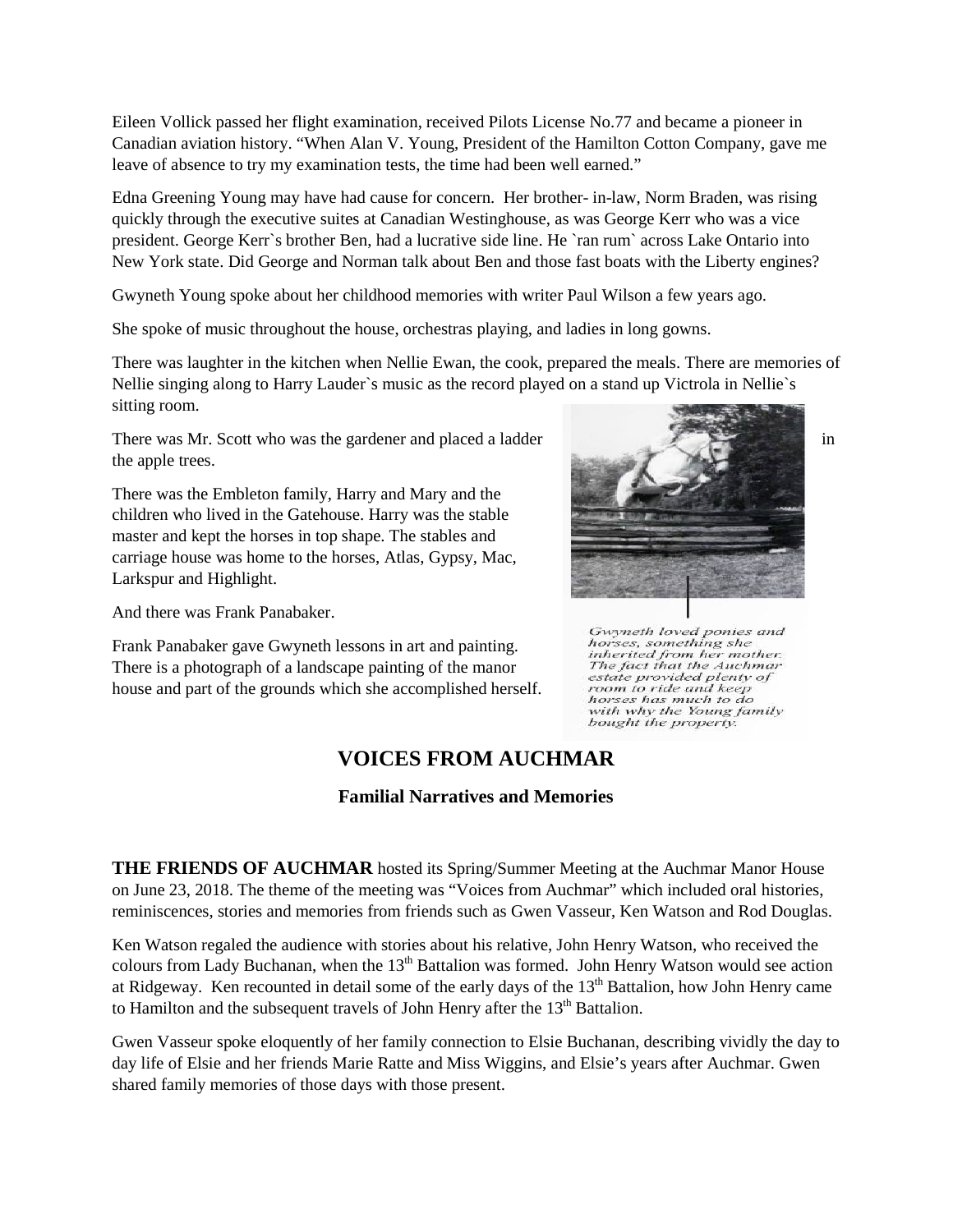Rod Douglas, who is the son of Gwyneth and the grandson of Alan Vernon and Edna Young, was unable to attend. Via email, he shared a couple of stories including one about the summer residence, Vernon Island and one about Frank Panabaker and his mother's art lessons, which were read to the audience.

Ken and Gwen, respectively, brought family memorabilia and photos which they shared with the audience afterwards.





Elsie Buchanan Archive (Vasseur Family) Elsie Buchanan Archive (Vasseur Family)



John Henry Watson Portrait (Watson Family) 13<sup>th</sup> Battalion Photograph (Watson Family)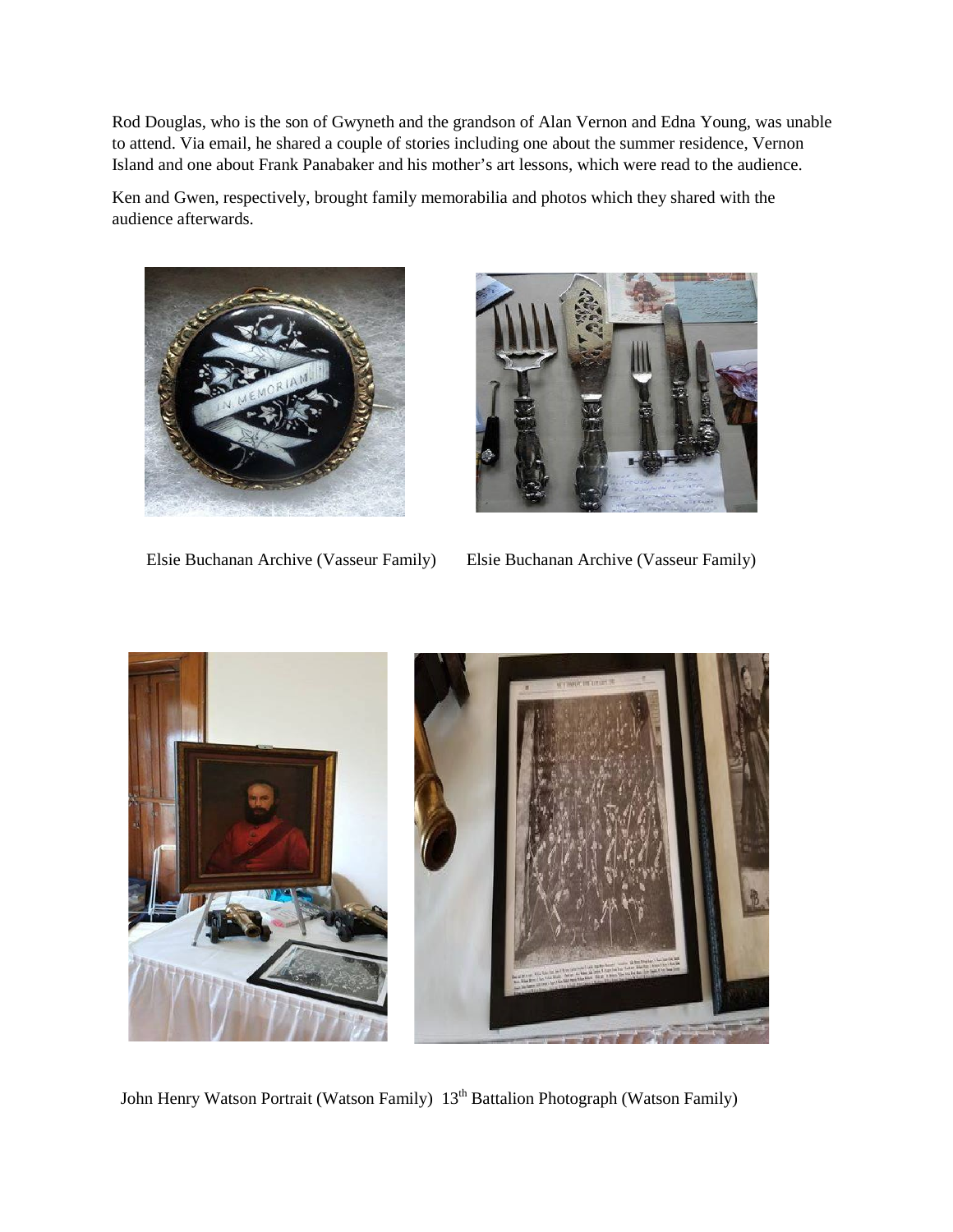### **AUCHMAR OPEN HOUSE**

#### **Gothic Windows, Picturesque Landscape**

**THE CITY OF HAMILTON** held Auchmar Open House on the weekend of June 23rd, and June  $24<sup>th</sup>$ , 2018 from 12:00 noon to 4: 00 p.m. Both sessjons were well attended. Those who came were able to tour the manor house, enjoy music and presentations, participate in an Auchmar Walk, view memorabilia from the Elsie Buchanan Archive, ask questions of Ken Watson, speak with the author of Buchanan of Auchmar, learn about the history of the families and the estate, and imagine what could be.

Over the two days, many Friends of Auchmar members volunteered their time.: Norris Podetz was on the grounds-sketching, the Vasseur and Watson families shared their families'stories and memorabilia, Leanne Pluthero lead the Auchmar Walk, Bill King signed copies of Buchanan of Auchmar, and Dennis and Patricia Baker and Diane Dent who spread the word about the Friends of Auchmar. They and the many others contributed to a successful weekend.

To all, who volunteered, a well earned Thank You.



## **BUCHANAN OF AUCHMAR**

#### **Curtain Rises on a Fascinating Chapter of Hamilton's Past**



**LONG AWAITED AND** much anticipated, by many who have an interest in Auchmar and Hamilton's history, Buchanan of Auchmar by local author Bill King, received its official launch in April 2018 at the Hamilton Club.

The launch of Buchanan of Auchmar, which was hosted by the Friends of Auchmar, was well received and appreciated by the overflow crowd.

In his address, Mr. King, the author, spoke to the audience about how the book came about and later, sat down with Mr. Paul Berton, Editor of The Hamilton Spectator, for a question and answer session. Graciously, Mr. King spent much time signing personalized copies and speaking with the audience.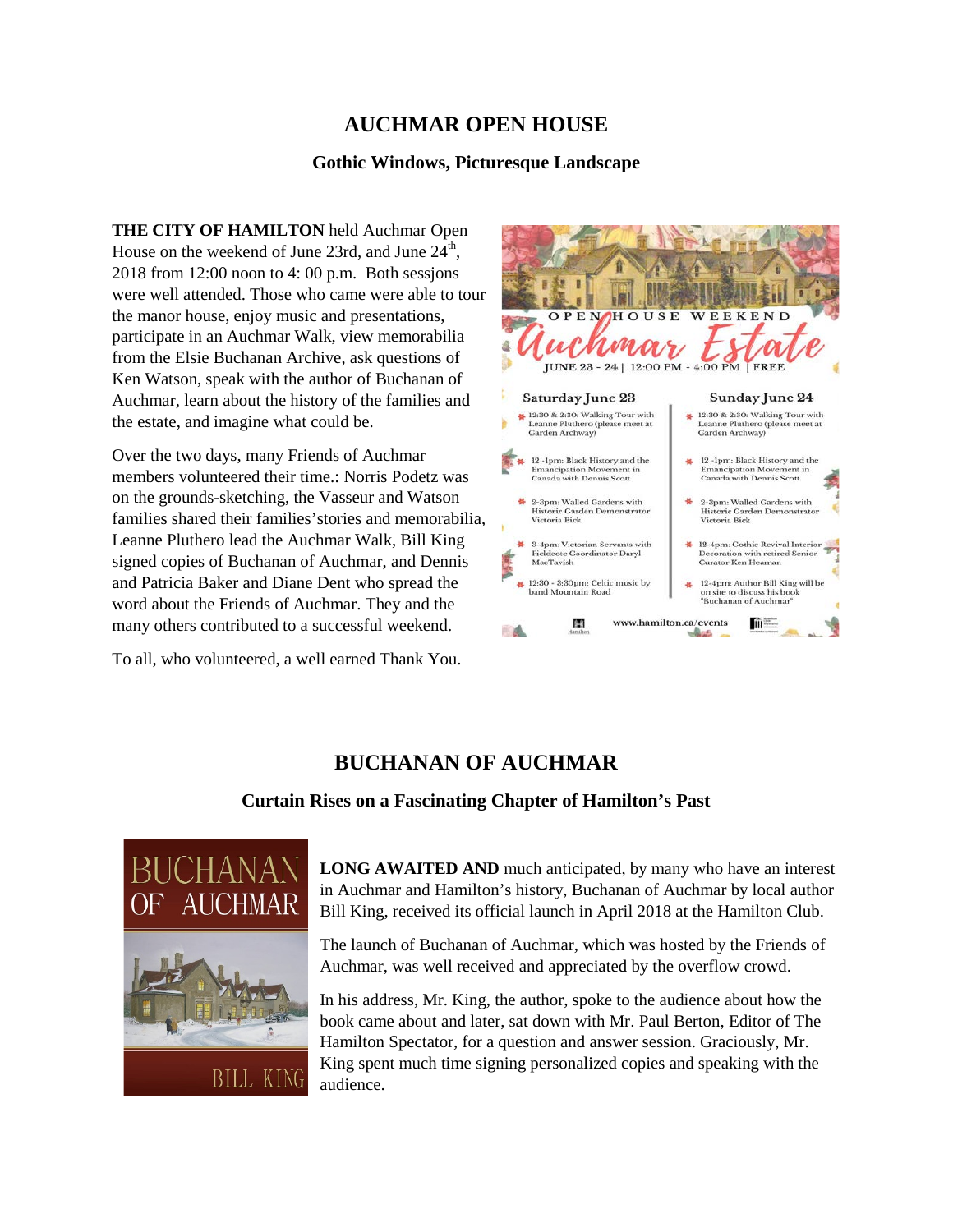At the time of the book launch, Buchanan of Auchmar was in its second printing and looking forward to a third.

Thank you to Mr. Douglas McCalla, Mr. Marvin Ryder, Mr. Jim Scarfone, Mr. Paven Bratch and many, many others who participated in various roles and supported the successful book launch.



#### **PHOTO GALLERY**

The following pictures were taken during Voices of Auchmar and the Auchmar Open House weekend. Do you have a favourite?